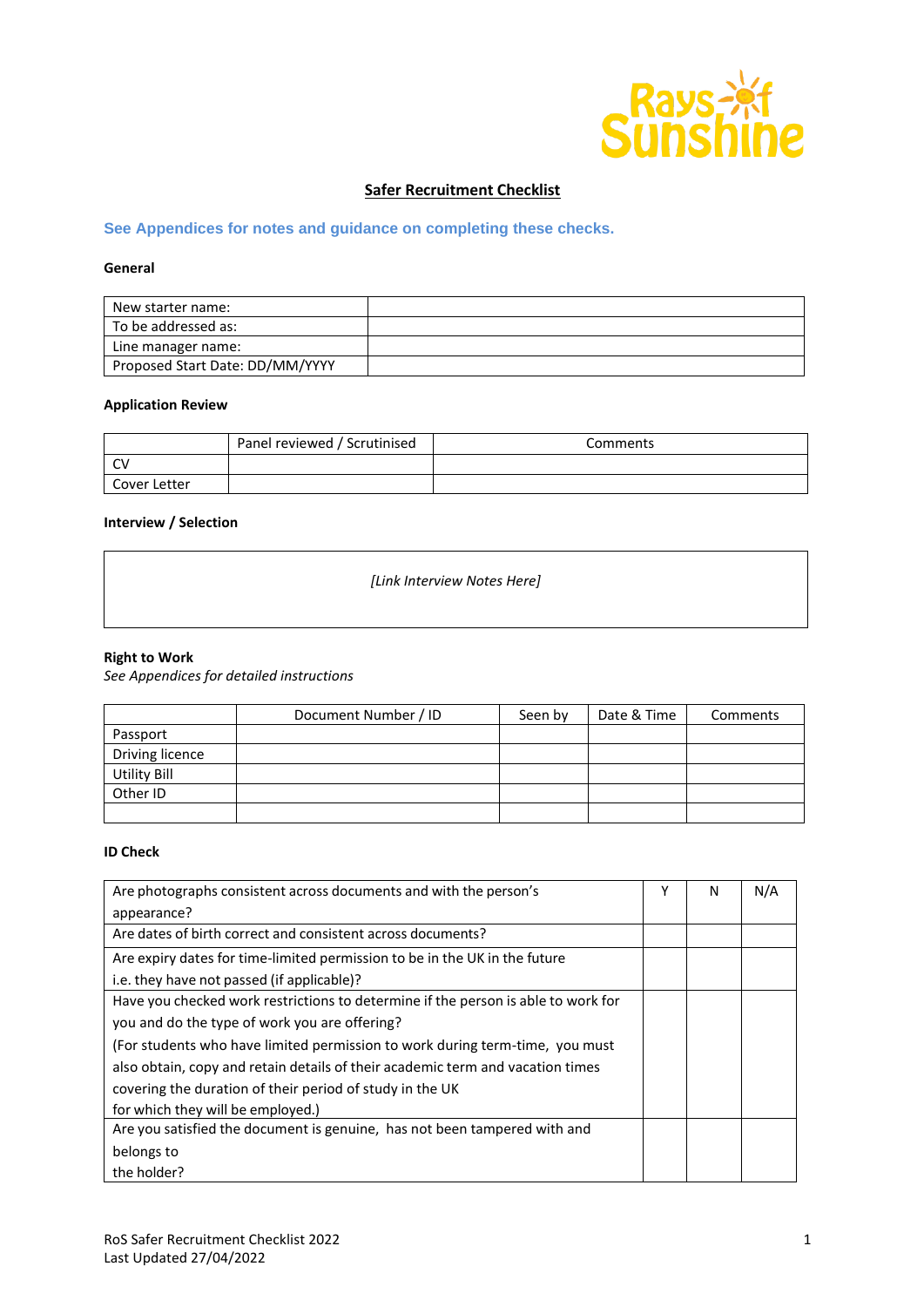| Have you checked the reasons for any different names across documents (e.g.<br>marriage certificate, divorce decree, deed poll)? (Supporting documents should also |  |  |
|--------------------------------------------------------------------------------------------------------------------------------------------------------------------|--|--|
| be                                                                                                                                                                 |  |  |
| photocopied and a copy retained.)                                                                                                                                  |  |  |
|                                                                                                                                                                    |  |  |

#### **DBS**

|                                              | Date of<br>Application | <b>Verification Documents Used</b> | Result |
|----------------------------------------------|------------------------|------------------------------------|--------|
| Basic / Enhanced / Enhanced with<br>barring* |                        |                                    |        |

\*Delete as appropriate

## **DBS ID Checks**

|                                  | Number / ID | Seen by | Date & Time | Comments |
|----------------------------------|-------------|---------|-------------|----------|
| Passport                         |             |         |             |          |
| <b>Driving Licence</b>           |             |         |             |          |
| <b>Birth Certificate</b>         |             |         |             |          |
| Marriage Certificate (in case    |             |         |             |          |
| of name change)                  |             |         |             |          |
| <b>Disqualification from</b>     |             |         |             |          |
| working with Children*           |             |         |             |          |
| Overseas Check**                 |             |         |             |          |
| <b>Prohibition from teaching</b> |             |         |             |          |
| check <sup>*</sup>               |             |         |             |          |
| <b>GTCE Sanctions Check *</b>    |             |         |             |          |

\*where appropriate (eg. Candidate has been a teacher in the past)

\*\*If resident overseas for 3 months or more in last 5 years

## **References**

*2 Professional references should be obtained.* 

Referee Name: Job Title: Company: Email Address: Contact Number: Received & Satisfactory: YES / NO

Referee Name: Job Title: Company: Email Address: Contact Number: Received & Satisfactory: YES / NO

# **Once completed to be uploaded to BreatheHR**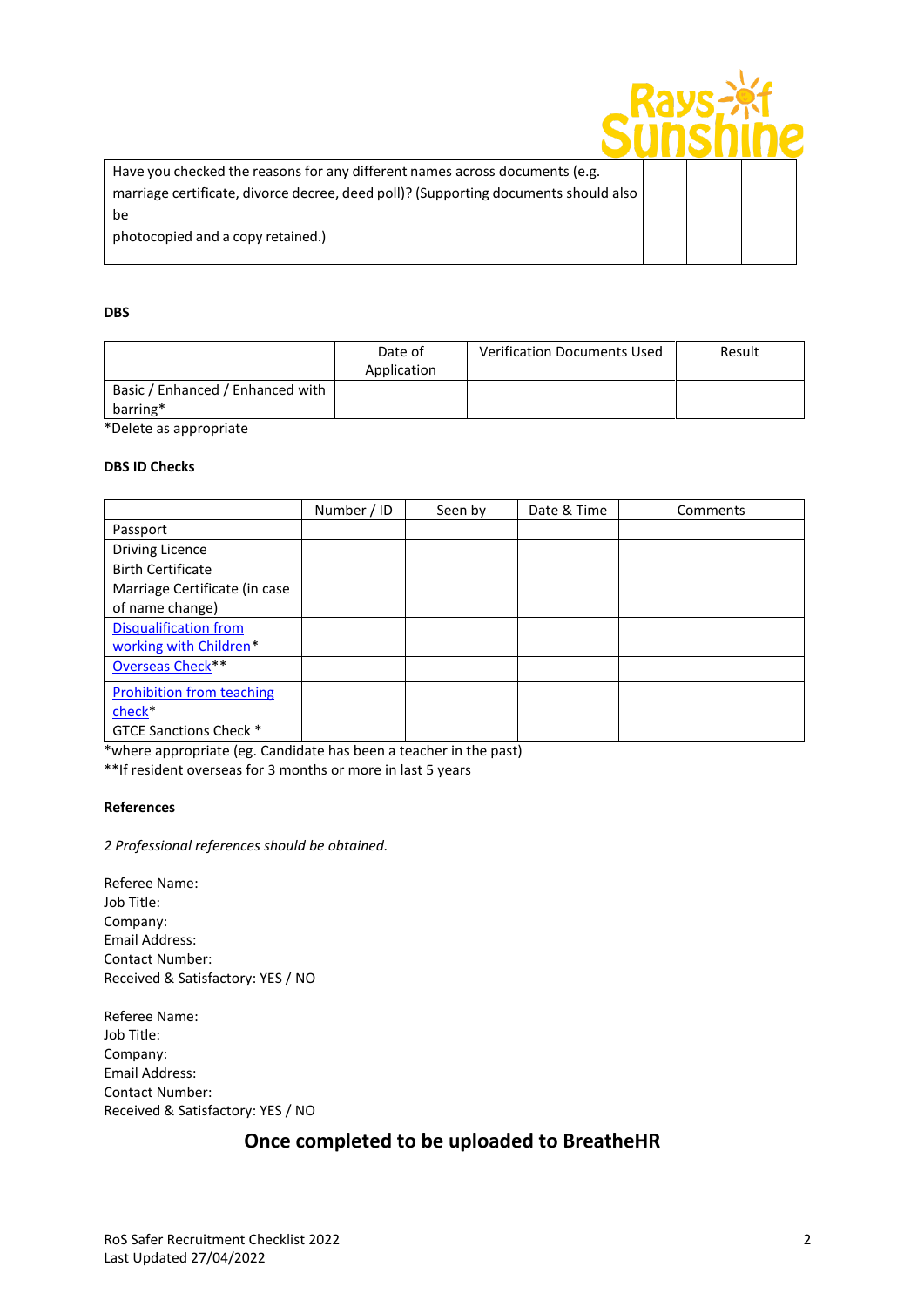

#### **APPENDICES**

#### **Safer Recruitment**

#### **Use of the Disclosure and Barring Service and the Recruitment of Ex-Offenders:**

Rays of Sunshine reserves the right to require staff to submit to a DBS check or an enhanced DBS check prior to starting work and regularly thereafter according to the role they are fulfilling for the charity.

This includes employed staff, volunteers and Trustees.

Rays of Sunshine acts in accordance with the following documents and tools:

- The 2019 publication 'DBS Checks: Working with children in the charity sector' ([here\)](https://assets.publishing.service.gov.uk/government/uploads/system/uploads/attachment_data/file/789061/ENGLISH_-_CCS156_CCS0219642870-001_Charity_Roles_Children_Web.pdf)
- The 2015 publication 'Revised Code of Practice for Disclosure and Barring Service Registered Persons' (click [here\)](https://assets.publishing.service.gov.uk/government/uploads/system/uploads/attachment_data/file/474742/Code_of_Practice_for_Disclosure_and_Barring_Service_Nov_15.pdf)
- The UK.GOV eligibility tool, in place to assist with determining which charity staff require a DBS check [\(here\)](https://www.gov.uk/find-out-dbs-check)

Rays of Sunshine recognises that not all roles warrant a DBS check, however reserves the right to proceed with basic, standard or enhanced DBS checks if this is considered necessary to remain compliant with our overarching safeguarding obligations.

All applicants called for interview must provide details of any unspent convictions at an early stage of the application process. The requirement to provide this information will be set out within the job application form or – if this is unavailable – made available to prospective candidates directly through the provision of this document.

Whilst the presence of a criminal record is not an automatic bar to employment at Rays of Sunshine, their existence will prompt a closer assessment as to role/position suitability.

Failure by candidate to reveal information that is directly relevant to the position sought is likely to lead to the offer of employment being withdrawn.

Rays of Sunshine will not discriminate unfairly against any subject of a disclosure on the basis of conviction or other information revealed, however does reserve the right to consider whether any disclosed information renders a candidate incompatible with the role to which they have been provisionally appointed.

Staff already in post are required to notify their Line Manager immediately of any circumstances that may impact on their suitability to work with vulnerable adults/children, including but not limited to any convictions, charges or cautions for criminal offences.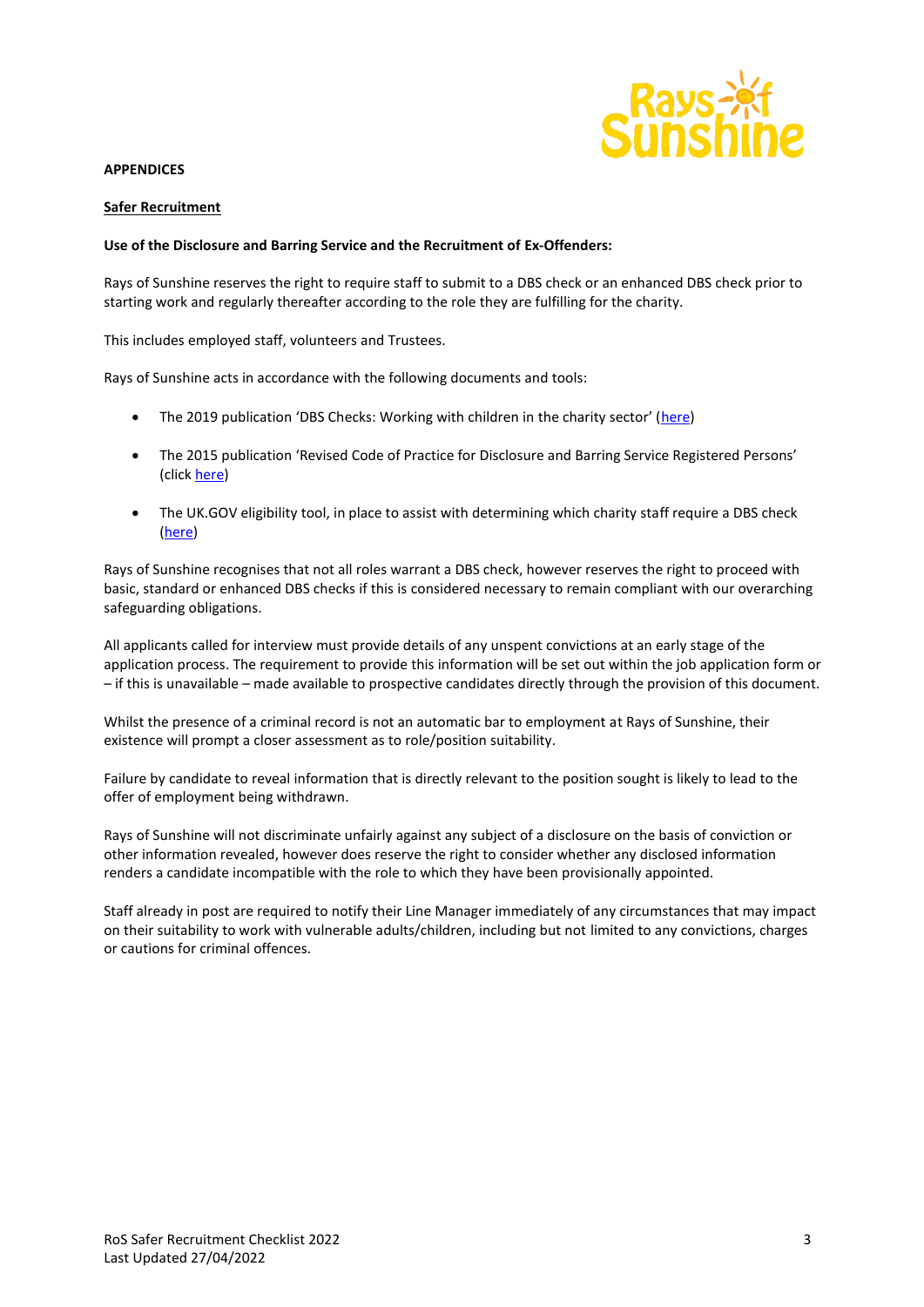

#### **Right to Work in the UK:**

All candidates must provide Rays of Sunshine with the following documents to demonstrate their eligibility to work in the UK in accordance with the Immigration, Asylum and Nationality Act 2006 [\(here\)](https://www.legislation.gov.uk/ukpga/2006/13/contents). This cannot be delegated by the employer to any other organisation.

Evaluating a candidate's right to work is an employer's legal obligation and individuals cannot do any work for Rays of Sunshine until the Right to Work in the UK check has been satisfactorily completed in line with up to date government guidance. For Rays of Sunshine to remain compliant with the law, checks (which are time stamped) must take place before the onset of their employment or (at the latest) at the very start of the first day.

This means originals of documents must be presented either at interview, where copies will be taken, or on the first day of employment.

No prospective employee will be permitted to begin work without these documents being provided and verified by Rays of Sunshine.

Rays of Sunshine conducts this check in accordance with current guidance as set out within the December 2021 Home Office publication 'Employer Right to Work Checks Supporting Guidance' at this [link a](https://assets.publishing.service.gov.uk/government/uploads/system/uploads/attachment_data/file/1042343/2021.12.16_Employer_s_Guide_Edit.pdf)nd, where relevant, 'Coronavirus (Covid-19): right to work checks (temporary adjustments)' [here.](https://www.gov.uk/guidance/coronavirus-covid-19-right-to-work-checks#end-of-temporary-adjustments)

Government guidance regarding Right to Work Checks, is subject to regular update and as such, whilst every effort is made to ensure local policies are updated in accordance with any new changes, users should routinely check for changes (including changes to the document lists) at the GOV.UK website and/or at this [link.](https://www.gov.uk/government/publications/right-to-work-checks-employers-guide)

Rays of Sunshine cannot accept photocopies in lieu of original documents as proof of eligibility to work in the UK unless an exemption exists in the above Home Office guidance or as part of pandemic related amendments, which can be found at this [link.](https://www.gov.uk/guidance/coronavirus-covid-19-right-to-work-checks#updated-advice-for-employers-carrying-out-right-to-work-checks-during-coronavirus-covid-19-adjusted-measures)

All candidates must provide either one set of documents from **List A** (below), which provides ongoing evidence of eligibility to work in the UK or one set of documents from List B which provides up to 12 months proof of eligibility to work in the UK.

Interval checks will be required for those employees only able to provide documents from **List B**.

Further Home Office guidance on Employer Right to Work Checks is available at this [link.](https://assets.publishing.service.gov.uk/government/uploads/system/uploads/attachment_data/file/1047370/2022_01_17_Employer_s_Guide_.pdf)

**See also Appendix 1** for detailed guidance regarding how to undertake a manual right to work in the UK check drawn from January 2022 Home Office Guidance.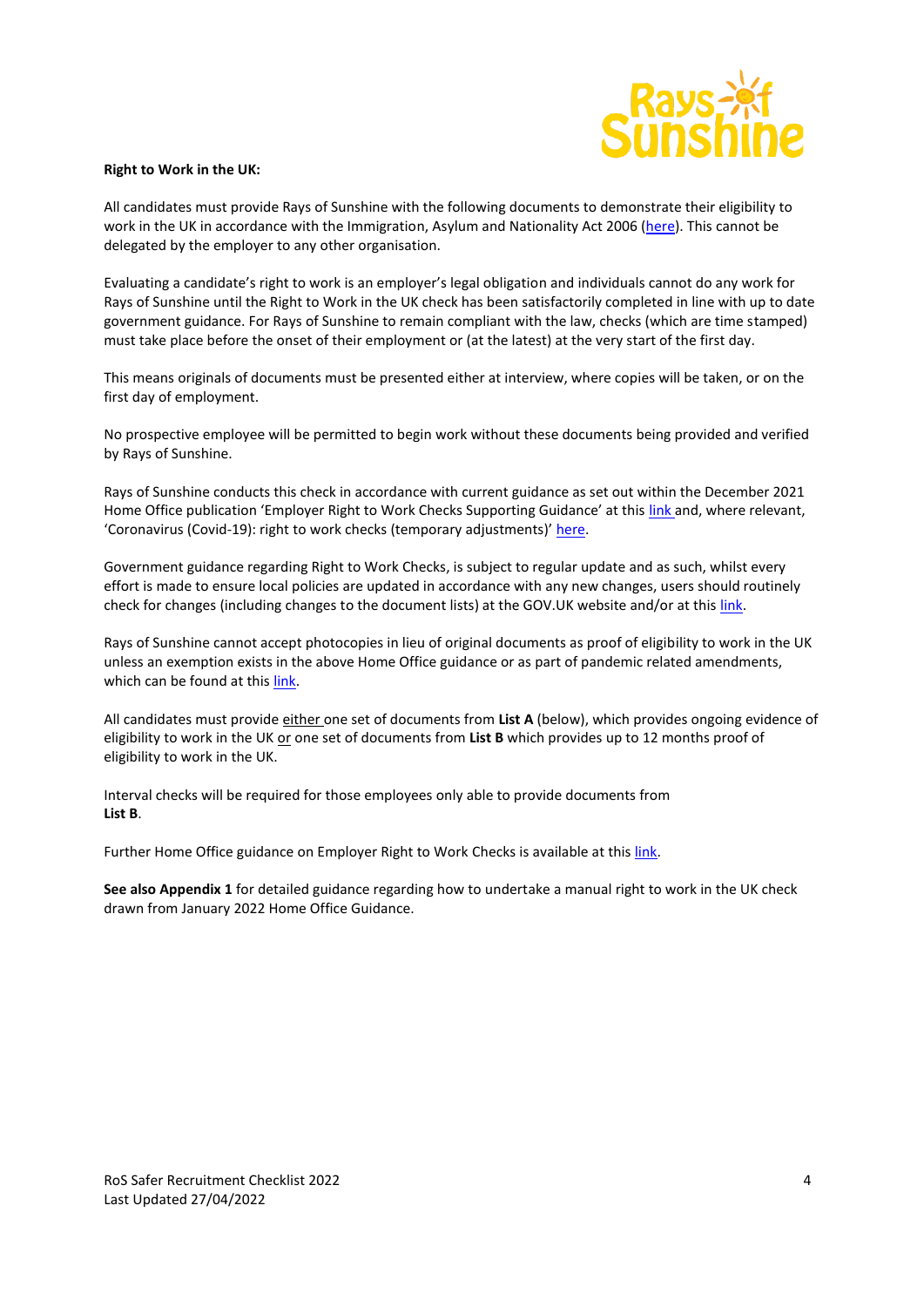

#### **\*List A: acceptable documents to establish a continuous statutory excuse**

\*always check for changes at [https://www.gov.uk/government/publications/right-to-work-checks-employers](https://www.gov.uk/government/publications/right-to-work-checks-employers-guide)[guide](https://www.gov.uk/government/publications/right-to-work-checks-employers-guide)

A passport (current or expired) showing the holder, or a person named in the passport as the child of the holder, is a British citizen or a citizen of the UK and Colonies having the right of abode in the UK.

A passport or passport card (current or expired) showing that the holder is a national of the Republic of Ireland.

A current document issued by the Home Office to a family member of an EEA or Swiss citizen, and which indicates that the holder is permitted to stay in the United Kingdom indefinitely.

A document issued by the Bailiwick of Jersey, the Bailiwick of Guernsey or the Isle of Man, which has been verified as valid by the Home Office Employer Checking Service, showing that the holder has been granted unlimited leave to enter or remain under Appendix EU to the Jersey Immigration Rules, Appendix EU to the Immigration (Bailiwick of Guernsey) Rules 2008 or Appendix EU to the Isle of Man Immigration Rules.

A current Biometric Immigration Document (Biometric Residence Permit) issued by the Home Office to the holder indicating that the person named is allowed to stay indefinitely in the UK or has no time limit on their stay in the UK.

A current passport endorsed to show that the holder is exempt from immigration control, is allowed to stay indefinitely in the UK, has the right of abode in the UK, or has no time limit on their stay in the UK.

A current Immigration Status Document issued by the Home Office to the holder with an endorsement indicating that the named person is allowed to stay indefinitely in the UK, or has no time limit on their stay in the UK, together with an official document giving the person's permanent National Insurance number and their name issued by a government agency or a previous employer.

A birth or adoption certificate issued in the UK, together with an official document giving the person's permanent National Insurance number and their name issued by a government agency or a previous employer.

A birth or adoption certificate issued in the Channel Islands, the Isle of Man or Ireland, together with an official document giving the person's permanent National Insurance number and their name issued by a government agency or a previous employer.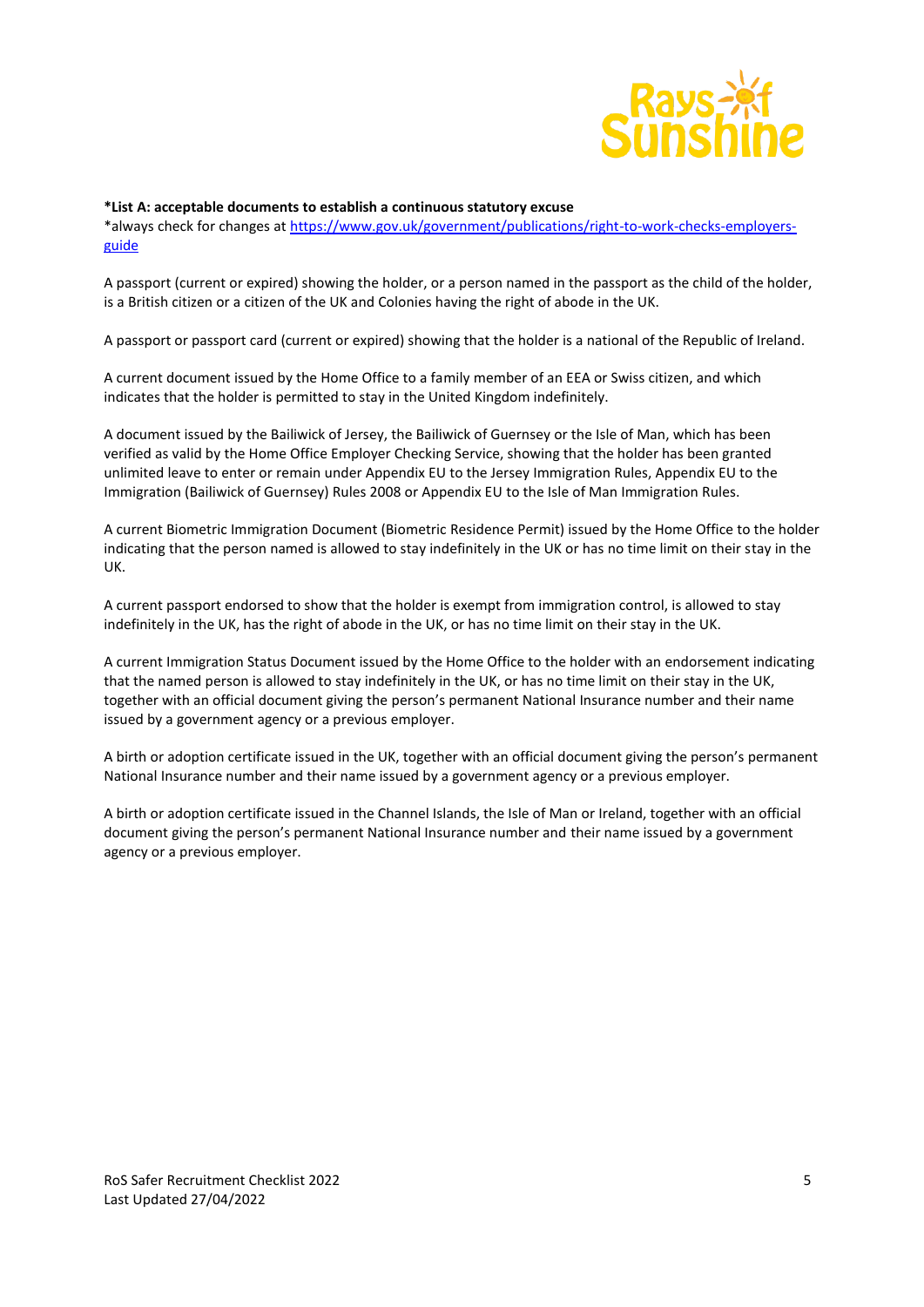

A certificate of registration or naturalisation as a British citizen, together with an official document giving the person's permanent National Insurance number and their name issued by a government agency or a previous employer

#### **List B - Group 1\***

Documents where a time-limited statutory excuse lasts until the expiry date of leave \*always check for changes at [https://www.gov.uk/government/publications/right-to-work-checks-employers](https://www.gov.uk/government/publications/right-to-work-checks-employers-guide)[guide](https://www.gov.uk/government/publications/right-to-work-checks-employers-guide)

A current passport endorsed to show that the holder is allowed to stay in the UK and is currently allowed to do the type of work in question.

A current Biometric Immigration Document (Biometric Residence Permit) issued by the Home Office to the holder which indicates that the named person can currently stay in the UK and is allowed to do the work in question.

A current document issued by the Home Office to a family member of an EEA or Swiss citizen, and which indicates that the holder is permitted to stay in the United Kingdom for a time limited period and to do the type of work in question.

A document issued by the Bailiwick of Jersey, the Bailiwick of Guernsey or the Isle of Man, which has been verified as valid by the Home Office Employer Checking Service, showing that the holder has been granted limited leave to enter or remain under Appendix EU to the Jersey Immigration Rules, Appendix EU to the Immigration (Bailiwick of Guernsey) Rules 2008 or Appendix EU to the Isle of Man Immigration Rules.

A document issued by the Bailiwick of Jersey or the Bailiwick of Guernsey, which has been verified as valid by the Home Office Employer Checking Service, showing that the holder has made an application for leave to enter or remain under Appendix EU to the Jersey Immigration Rules or Appendix EU to the Immigration (Bailiwick of Guernsey) Rules 2008, on or before 30 June 2021. Entry to be removed - refer to List B, Group 2, no. 2

A frontier worker permit issued under regulation 8 of the Citizens' Rights (Frontier Workers) (EU Exit) Regulations 2020.

A current Immigration Status Document containing a photograph issued by the Home Office to the holder with a valid endorsement indicating that the named person may stay in the UK, and is allowed to do the type of work in question, together with an official document giving the person's permanent National Insurance number and their name issued by a government agency or a previous employer.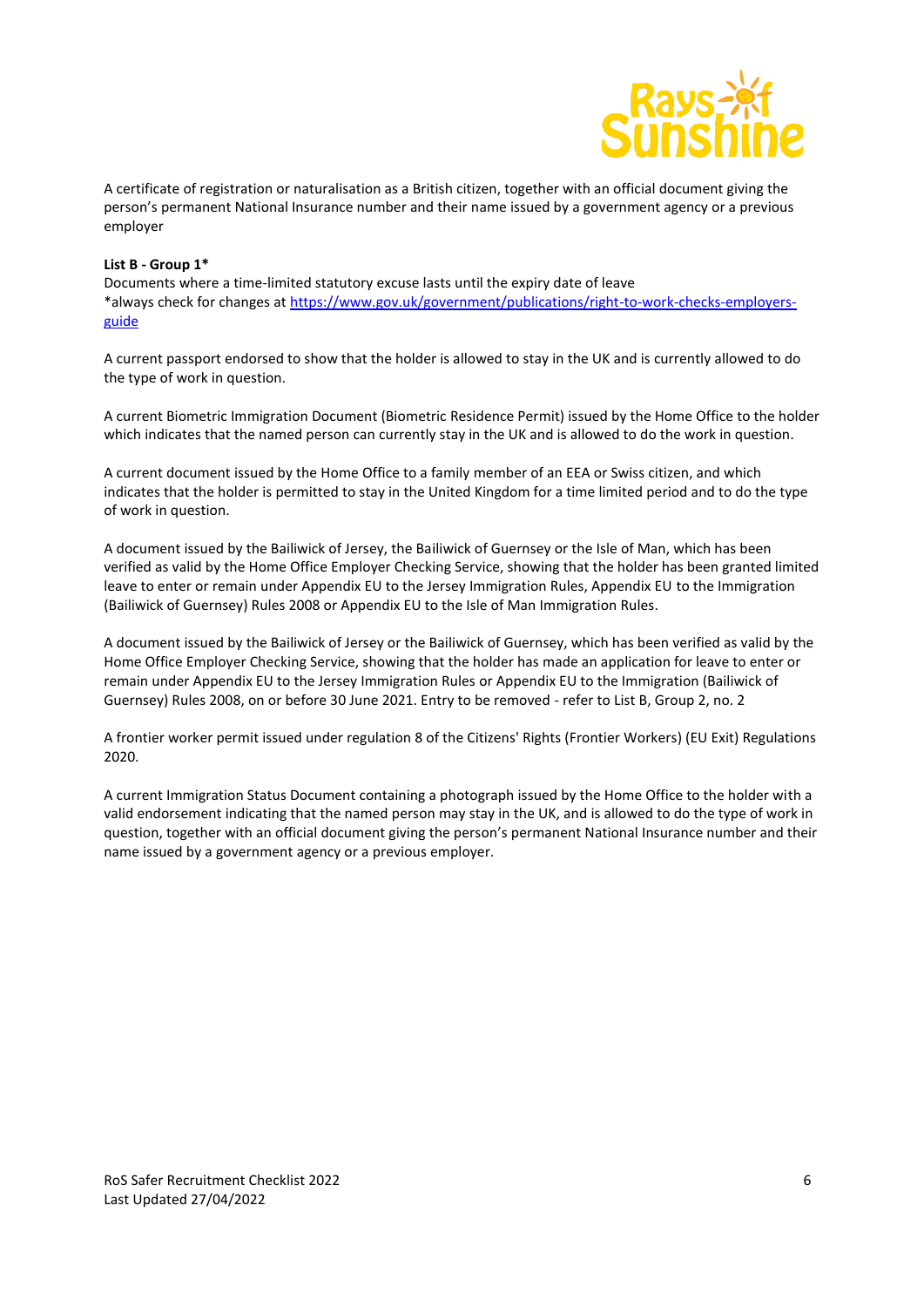

#### **List B - Group 2\***

Documents where a time-limited statutory excuse lasts for six months \*always check for changes at [https://www.gov.uk/government/publications/right-to-work-checks-employers](https://www.gov.uk/government/publications/right-to-work-checks-employers-guide)[guide](https://www.gov.uk/government/publications/right-to-work-checks-employers-guide)

A document issued by the Home Office showing that the holder has made an application for leave to enter or remain under Appendix EU to the immigration rules (known as the EU Settlement Scheme) on or before 30 June 2021 together with a Positive Verification Notice from the Home Office Employer Checking Service.

A document issued by the Bailiwick of Jersey, the Bailiwick of Guernsey or the Isle of Man showing that the holder has made an application for leave to enter or remain under Appendix EU to the Jersey Immigration Rules or Appendix EU to the Immigration (Bailiwick of Guernsey) Rules 2008 together with a Positive Verification Notice from the Home Office Employer Checking Service. Entry amended.

An Application Registration Card issued by the Home Office stating that the holder is permitted to take the employment in question, together with a Positive Verification Notice from the Home Office Employer Checking Service.

A Positive Verification Notice issued by the Home Office Employer Checking Service to the employer or prospective employer, which indicates that the named person may stay in the UK and is permitted to do the work in question.

A Certificate of Application (digital or non-digital) issued by the Home Office showing that the holder has made an application for leave to enter or remain under Appendix EU to the immigration rules (known as the EU Settlement Scheme), on or after 1 July 2021, together with a Positive Verification Notice from the Home Office Employer Checking Service.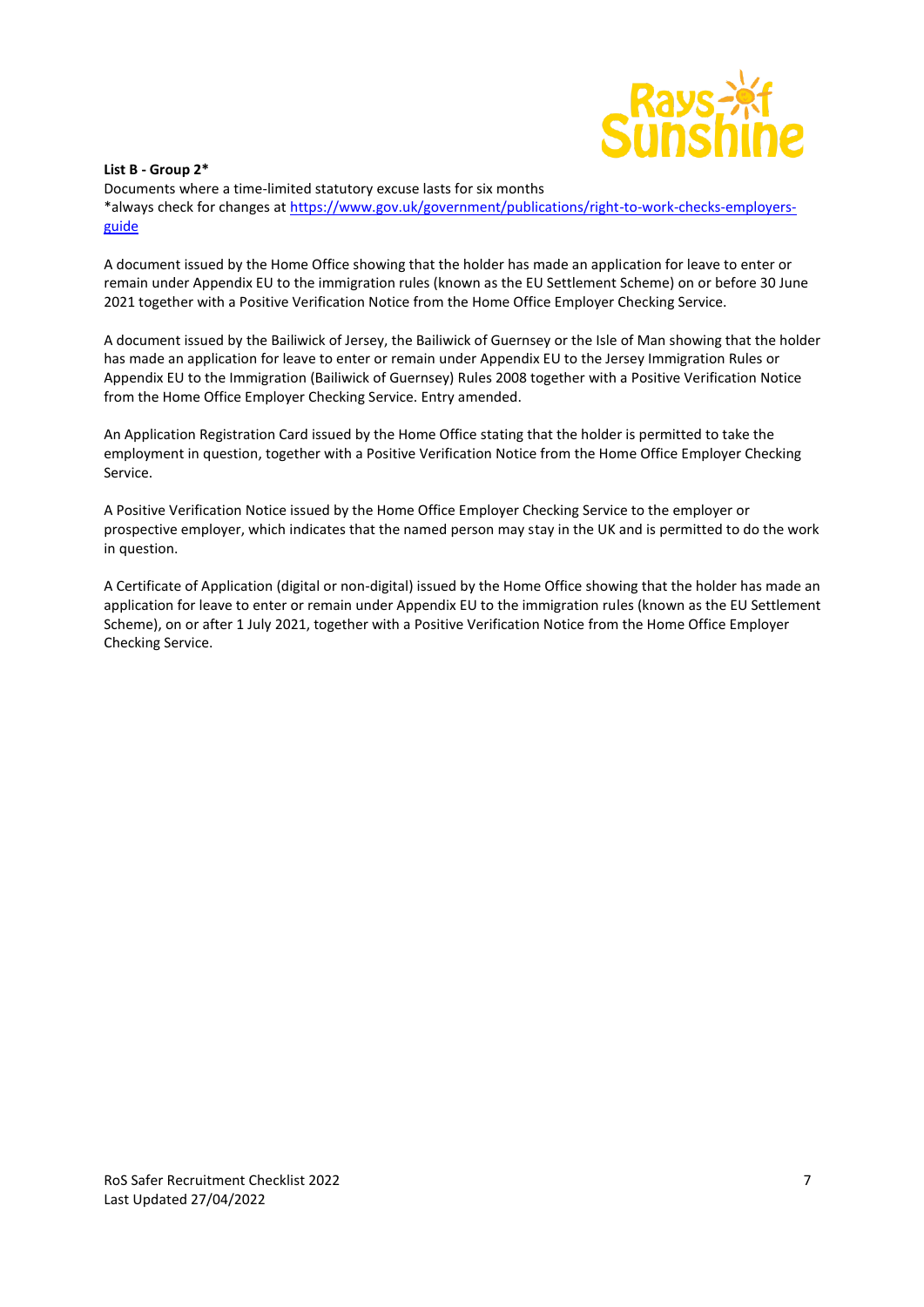

#### **Documents Checking Process:**

Rays of Sunshine operates the following process in relation to the above documents to ensure we are protected against the civil liabilities arising from employing someone who does not have a right to work in the UK.

This involves the above checking process (see also Appendix):

Copies of the following documents – recording also the date on which the check was made and by whom - will then be made using a format which cannot later be altered as follows:

**Passports:** any page with the document expiry date, nationality, date of birth, signature, leave expiry date, biometric details and photograph, and any page containing information indicating the holder has an entitlement to enter or remain in the UK and undertake the work in question.

**All other documents:** the document in full, both sides of a biometric residence permit. Rays of Sunshine will retains these copies securely using an electronic format or platform (uploaded to BreatheHR) and/or in hardcopy.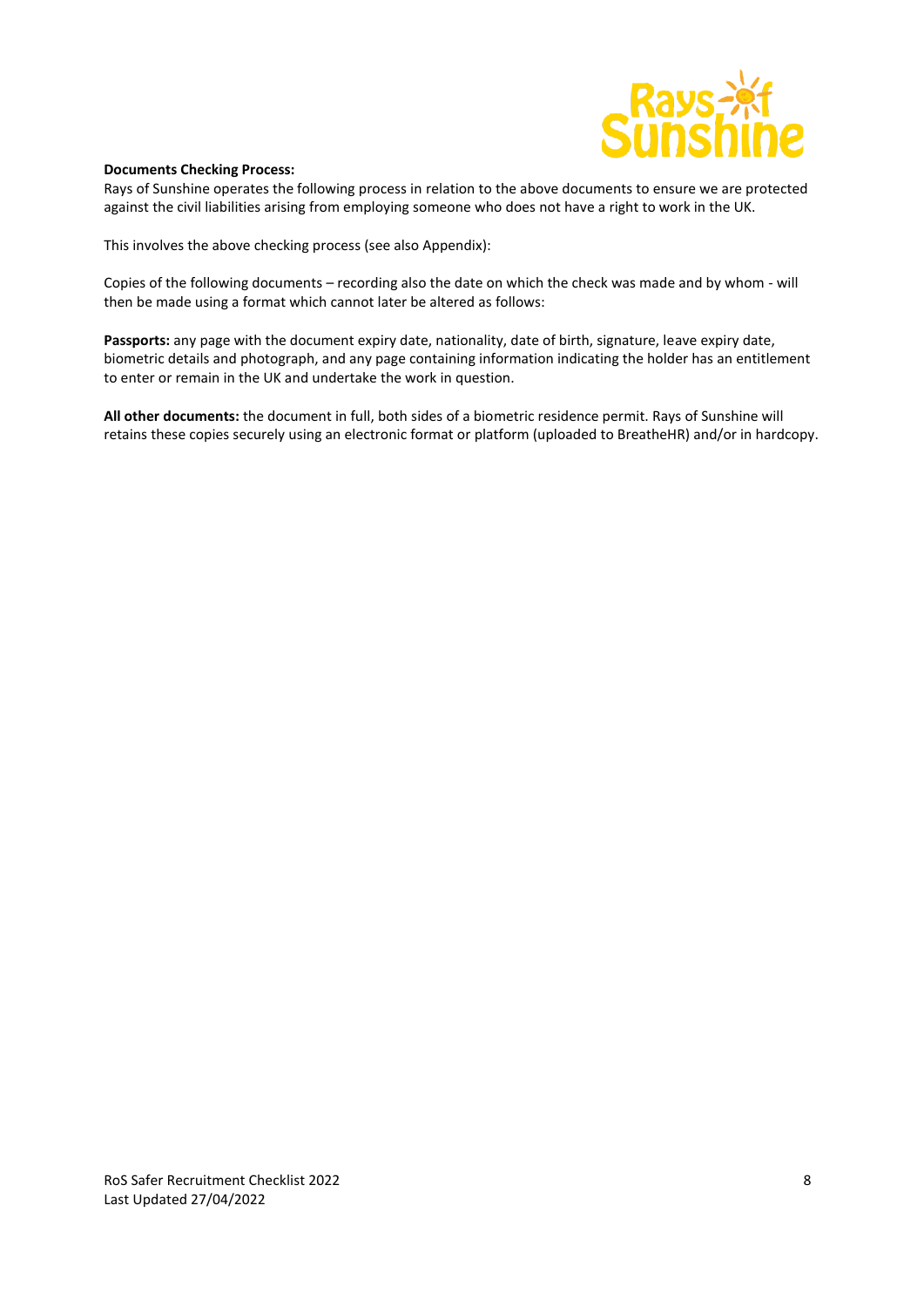

#### **Appendix 1:**

#### **Conducting a manual document-based right to work check\***

\*Extract from the Home Office publication 'An Employer's Guide to Right to Work Checks' 17.January 2022

There are three steps to conducting a manual document-based right to work check. You need to complete all three steps before employment commences to ensure you have conducted a check in the prescribed manner, in order to establish a statutory excuse.

#### **Step 1: Obtain**

You must obtain original documents from either **List A or List B** of acceptable documents (see earlier).

#### **Step 2: Check**

You must check that the documents are genuine and that the person presenting them is the prospective employee or employee, the rightful holder and allowed to do the type of work you are offering. You must check that:

Photographs and dates of birth are consistent across documents and with the person's appearance in order to detect impersonation;

Expiry dates for permission to be in the UK have not passed;

Any work restrictions to determine if they are allowed to do the type of work on offer (for students who have limited permission to work during term-times, you must also obtain, copy and retain details of their academic term and vacation times covering the duration of their period of study in the UK for which they will be employed);

The documents are genuine, have not been tampered with and belong to the holder; and

The reasons for any difference in names across documents can be explained by providing evidence (e.g. original marriage certificate, divorce decree absolute, deed poll). These supporting documents must also be photocopied and a copy retained.

#### **Step 3: Copy**

You must make a clear copy of each document in a format which cannot manually be altered and retain the copy securely: electronically or in hardcopy.

You must also retain a secure record of the date on which you made the check.

Simply writing a date on the copy document does not, in itself, confirm that this is the actual date when the check was undertaken.

If you write a date on the copy document, you must also record that this is the date on which you conducted the check.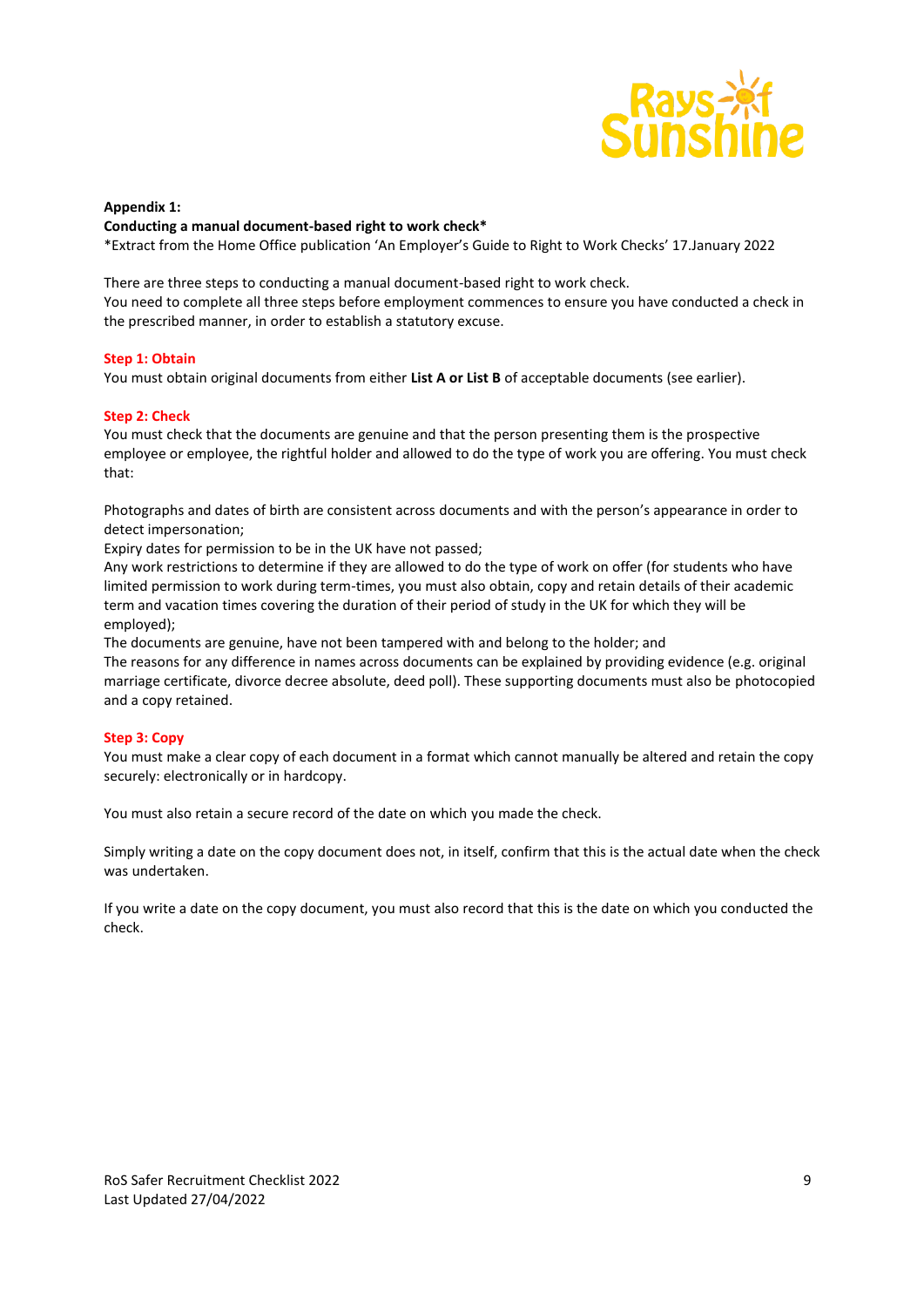

You must copy and retain copies of:

Passports: any page with the document expiry date, the holder's nationality, date of birth, signature, leave expiry date, biometric details, photograph and any page containing information indicating the holder has an entitlement to enter or remain in the UK (visa or entry stamp) and undertake the work in question (the front cover no longer has to be copied).

All other documents: the document in full, including both sides of a Biometric Residence Permit, Application Registration Card and a Residence Card (biometric format).

All copies of documents taken should be kept securely for the duration of the worker's employment and for two years afterwards.

The copy must then be securely destroyed.

We recommend you use the **'Employers' 'Right to Work Checklist'** (see earlier) to ensure you have correctly carried out all the steps you need to or the online interactive tool **'Check if someone can work in the UK'**, which will take you through the process by asking you a series of questions.

Both will help you to confirm that you have undertaken each step correctly to establish your statutory excuse.

#### **Acceptable documents**

The documents you may accept from a person to demonstrate their right to work are set out in two lists – List A and List B.

**List A** contains the range of documents you may accept for a person who has a permanent right to work in the UK. **Always check you are using the most up to date list.**

If you conduct the right to work checks correctly before employment begins, you will establish a continuous statutory excuse for the duration of that person's employment with you.

You do not have to conduct any further checks on this individual.

**List B** contains a range of documents you may accept for a person who has a temporary right to work in the UK. **Always check you are using the most up to date list.**

If you conduct the right to work checks correctly, you will establish a time-limited statutory excuse.

You will be required to conduct a follow-up check in order to retain your statutory excuse.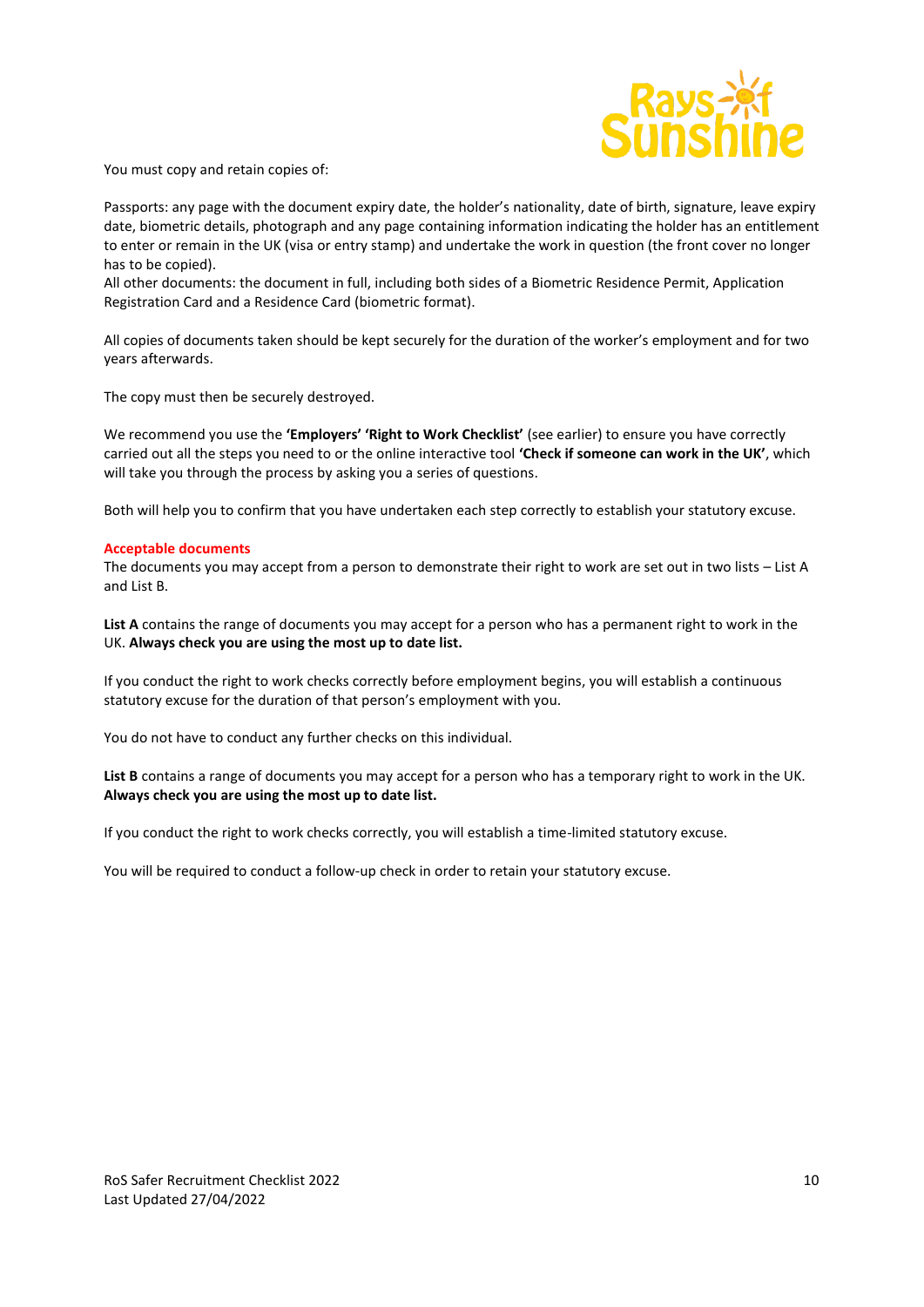

This should be undertaken in the same way as the original check.

#### **Checking the validity of documents**

When you are checking the validity of the documents, you should ensure that you do this in the presence of the holder.

This can be a physical presence in person or via a live video link.

In both cases you must be in physical possession of the original documents. For example, an individual may choose to send their documents to you by post to enable you to conduct the check with them via live video link.

You may not rely on the inspection of the document via a live video link or by checking a faxed or scanned copy of the document.

The responsibility for checking the document is yours.

Whilst it may be delegated to your members of staff, you will remain liable for the penalty in the event the individual is found to be working illegally and the prescribed check has not been correctly carried out.

You may not delegate this responsibility to a third party.

Whilst you may use a third party to provide support in terms of technical knowledge or specialised equipment to prevent the employment of illegal workers, the responsibility for performing the check (in order to obtain a statutory excuse from a civil penalty) will remain with you as the employer.

If you are given a false document, you will only be liable for a civil penalty if it is reasonably apparent that it is false.

This means that a person who is untrained in the identification of false documents, examining it carefully, but briefly, and without the use of technological aids could reasonably be expected to realise that the document in question is not genuine.

You will not obtain a statutory excuse if:

- the check is performed by an individual who is not employed by you;
- it is reasonably apparent that the person presenting the document is not the person referred to in that document, even if the document itself is genuine.
- You may be liable to prosecution if you know or have reasonable cause to believe that the individual does not have immigration permission to work;
- You know that the individual is not permitted to undertake the work in question; or
- You know that the documents are false or do not rightfully belong to the holder.